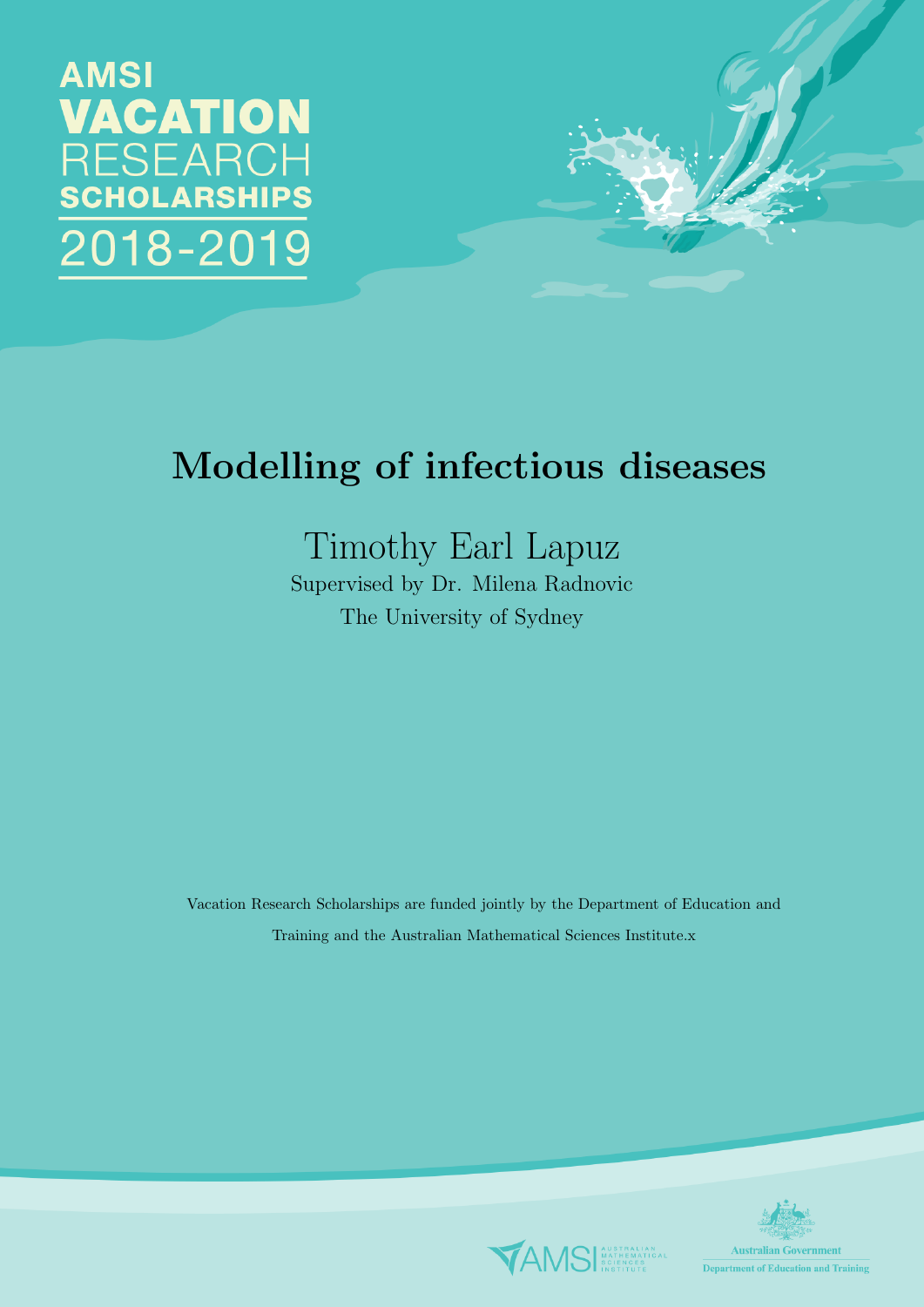

#### Abstract

With the increasing awareness of the potential for diseases to mutate into novel strains, it is important to be able to model the propagation of multi-strain diseases. This report aims to look at various epidemic models in order to understand the dynamics of disease propagation. We will study various models that incorporate vaccination. In particular, we will study models that account for genetic heterogeneities in pathogens and propose a model that describes two-strain diseases with vaccination.

### 1 Introduction

This report will discuss various models describing disease propagation. Studying the dynamics of disease propagation leads to the understanding of epidemiological events, such as whether a disease will become endemic in a population or whether an epidemic will occur.

Most models will include at least two non-intersecting compartments: the susceptible population and the infected population. The models build off these basic compartments, incorporating new compartments such as a compartment for those with immunity due to recovery from the disease, those under a control strategy such as vaccination, treatment or quarantine and compartments for different pathogen variants.

We will begin with a basic model called the SIR model and look at extensions of this that incorporate vaccination. We will then incorporate pathogen heterogeneity by considering models with two strains. Finally, we will propose a model that describes the dynamics of two-strain diseases with vaccination under certain assumptions.

#### 2 Preliminary models

**Definition 2.1** The *basic reproduction number*,  $R_0$ , is the number of secondary infections one infectious individual will produce if the whole population is susceptible.

Note that theoretical expressions for  $R_0$  is different for different models and methods of derivation. However, it is mandatory that these expressions can be interpreted to fit the definition stated. Also note that a more infectious disease generally has a higher  $R_0$ .

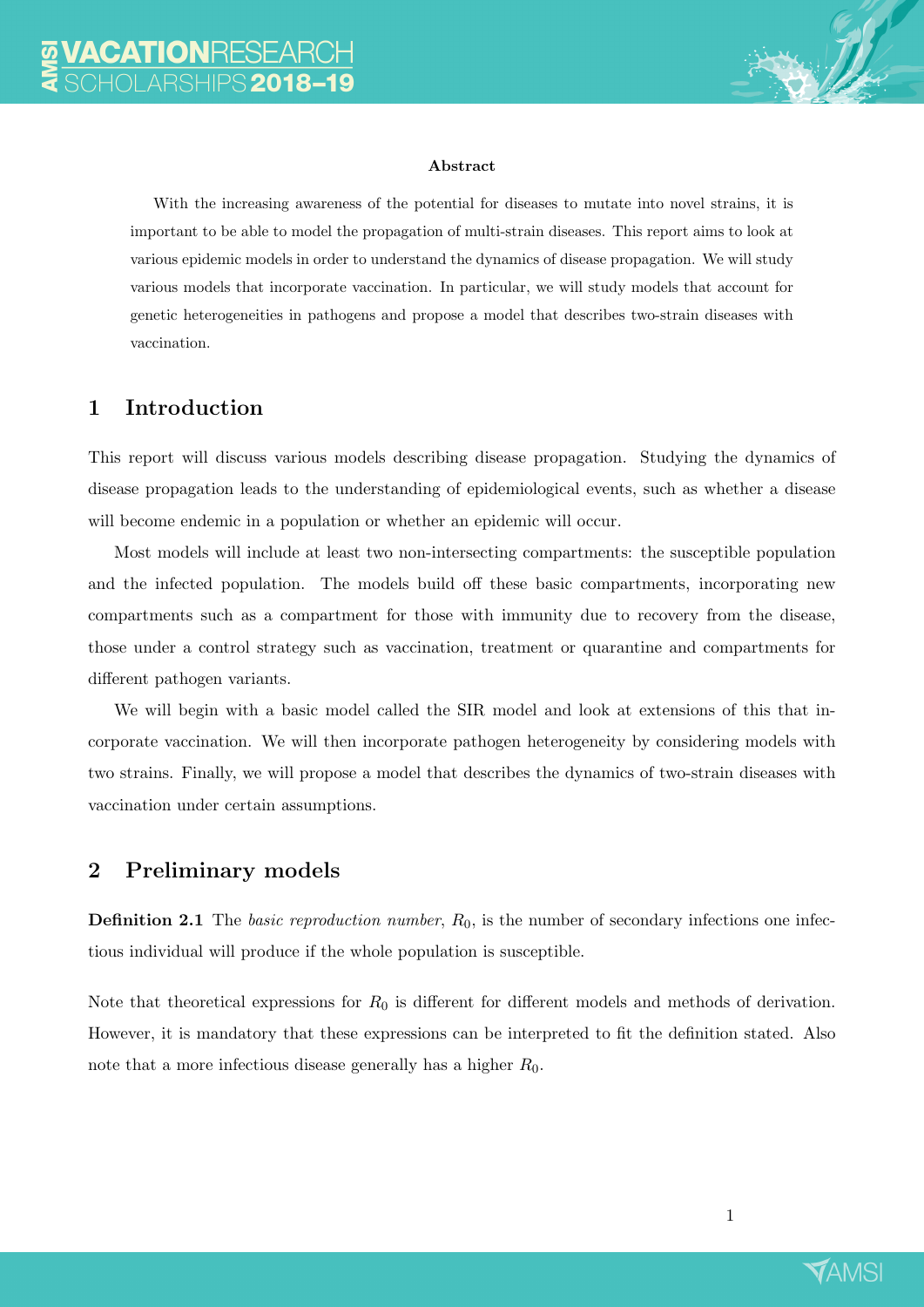

### 2.1 SIR model

We introduce the SIR model. The SIR model is a basic model introduced by Kermack and McKendrick in 1927 [\[1\]](#page-16-0).

In the model, there are three non-intersecting classes of individuals. Let  $S$  denote the susceptible class, let I denote the infected class and let R denote the recovered class. Let  $N = S + I + R$  be the total population.

The model makes the following assumptions:

- The total population is constant.
- Recovered individuals are immune to the disease.
- Infected individuals are also infectious. That is, if an individual has the disease, they are able to pass it onto others.
- No births and deaths.

Remark 2.2 The assumptions stated are restrictive. By assuming N constant means that the model is only useful for short time periods. However, childhood diseases such as smallpox and rubella are modelled well by the fact that the recovered class has permanent immunity.

The governing differential equations are as follows:

$$
I'(t) = \beta SI - \alpha I
$$
  
\n
$$
R'(t) = \alpha I
$$
  
\n
$$
S'(t) = -\beta SI
$$
\n(2.1)

where the parameters are

| Parameters          |                            |
|---------------------|----------------------------|
|                     | transmission rate constant |
| $\alpha$            | recovery rate              |
| $\lambda = \beta I$ | force of infection         |

The report will essentially study models that are more complicated versions of the SIR model. Some models that this report does not cover include the SEIR model, where we remove the assumption that

<span id="page-2-0"></span>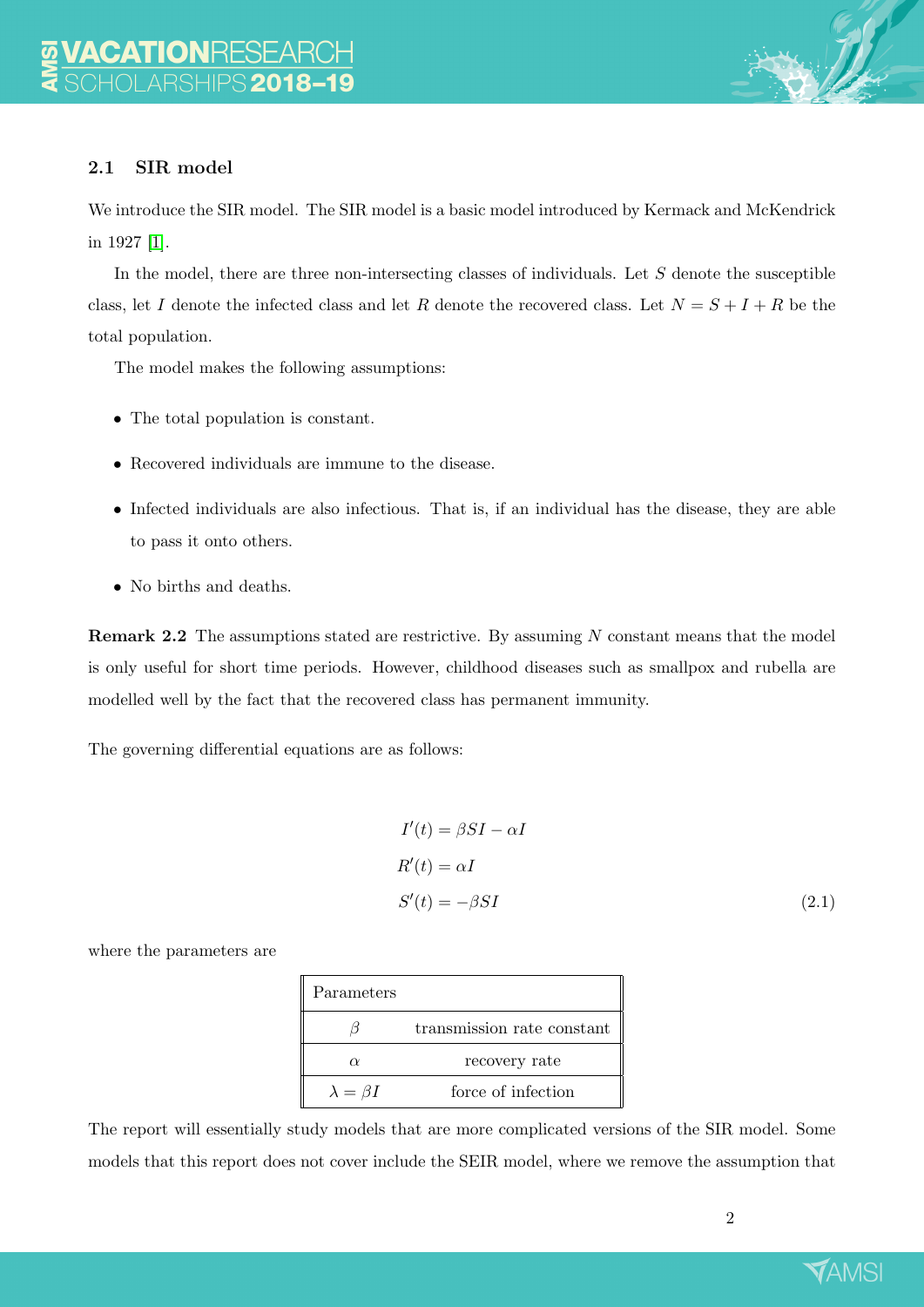infected individuals are infectious by adding an extra compartment  $E$  denoting the exposed/latent class. Essentially, this class represents those who are infected, but are not yet infectious. This is because the pathogen needs time to establish itself in the host.

#### 2.2 SIR model with vaccination

We will now include vaccination in the SIR model stated in [2.1.](#page-2-0) Essentially, vaccines provides protection against particular diseases by inserting weakened or dead pathogens in an individual's body. This is so the individual's immune system can recognise the pathogen much faster in the future, providing protection from that disease.

Let p be the proportion of the population vaccinated and let  $\omega$  be the waning rate of vaccineinduced immunity against a particular disease.

The governing differential equations are found in [\[5\]](#page-16-1) and is as follows:

<span id="page-3-0"></span>
$$
S'(t) = (1 - ep)\mu N - \beta SI + \omega V
$$
  
\n
$$
V'(t) = ep\mu N - \mu V - \omega V
$$
  
\n
$$
I'(t) = \beta SI - \alpha I - \mu I
$$
  
\n
$$
R'(t) = \alpha I - \mu R
$$
\n(2.2)

where the parameters are as defined before and

| Parameters |                                                              |
|------------|--------------------------------------------------------------|
|            | death rate                                                   |
| $\epsilon$ | proportion of vaccinated population protected by the vaccine |

Note that the model accounts for births and deaths. However, they occur at the same rate, so  $N$  is still constant. The model assumes that some fraction  $p$  of the population is vaccinated at birth.

#### 2.2.1 Perfect vaccine with life-long vaccine-induced immunity

In order to eradicate a disease in a population, we must meet certain requirements. Assume for this subsection that the vaccine is perfect. That is,  $e = 1$ . This also means that the vaccine has a vaccine efficacy of 100%, which is discussed further in the following sections. Also, we assume that immunity due to the vaccine is lifelong.

**Observation 2.3**  $R_0 < 1$  in order for the system to approach the disease-free equilibrium.

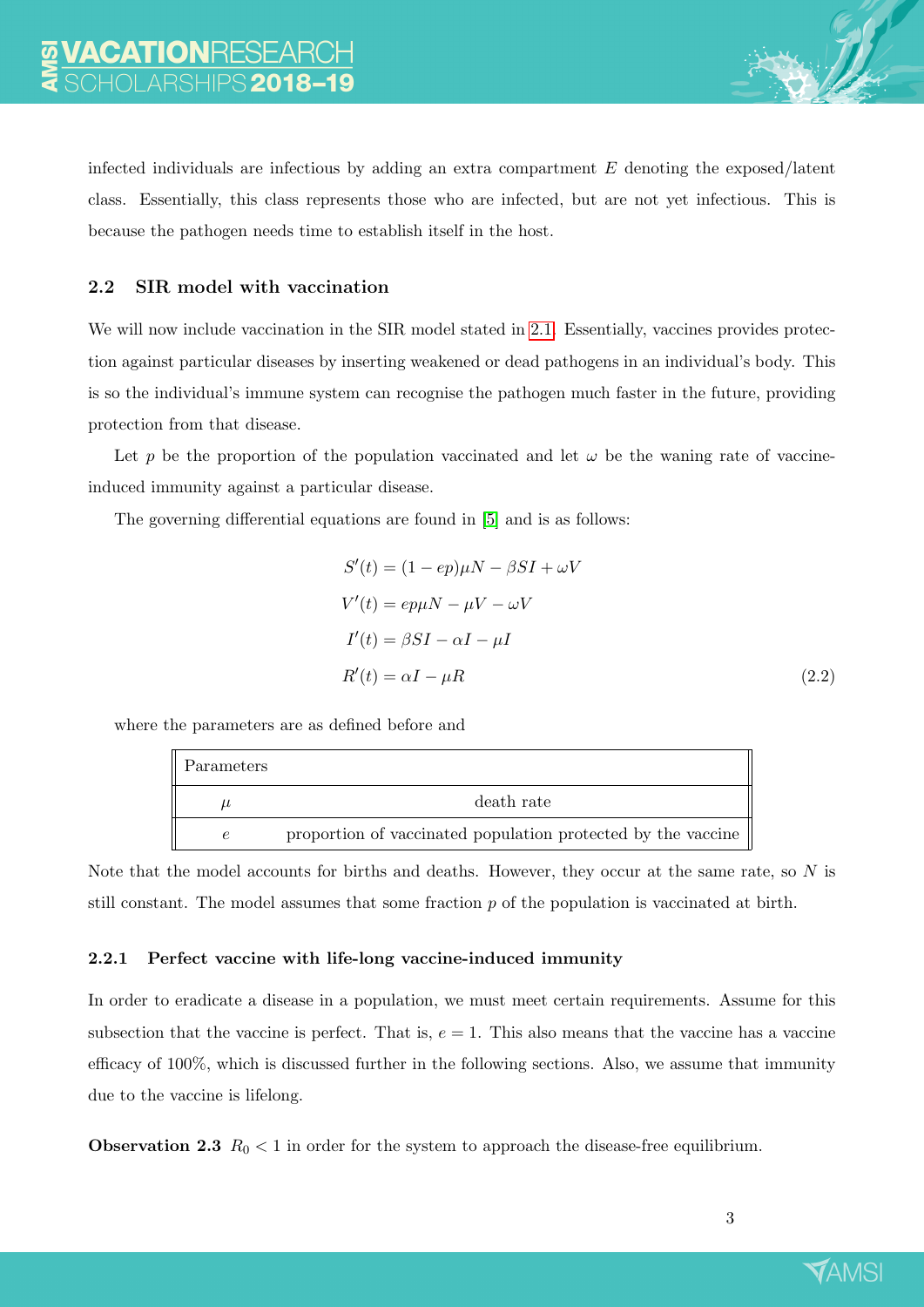**Definition 2.4**  $R_c$  is the *controlled reproduction number* and it gives the number of secondary cases one infectious individual creates in a population of susceptibles with a control strategy in place.

Because we are considering vaccination, we require  $R_c < 1$  in order to eradicate the disease. Let  $q = 1 - p$ . We have  $R_c = qR_0 < 1$ . Using this, we can define the *critical vaccination proportion*,  $p_c = 1 - \frac{1}{R}$  $\frac{1}{R_0}$ . In order to eradicate the disease, we need  $p > p_c$ . This is under the assumption that the vaccine is perfect and that vaccine-immunity is lifelong.

<span id="page-4-2"></span>We use the parameter values in [\[5\]](#page-16-1). In particular,  $R_0 = 11.15$ . We apply a vaccination at  $t = 0$ years.

<span id="page-4-3"></span><span id="page-4-1"></span><span id="page-4-0"></span>

Figure 1: Results for different values of p

Notice that for the different values of  $p$  in figure [1,](#page-4-0) we have different results. In figure [1a,](#page-4-1) the disease

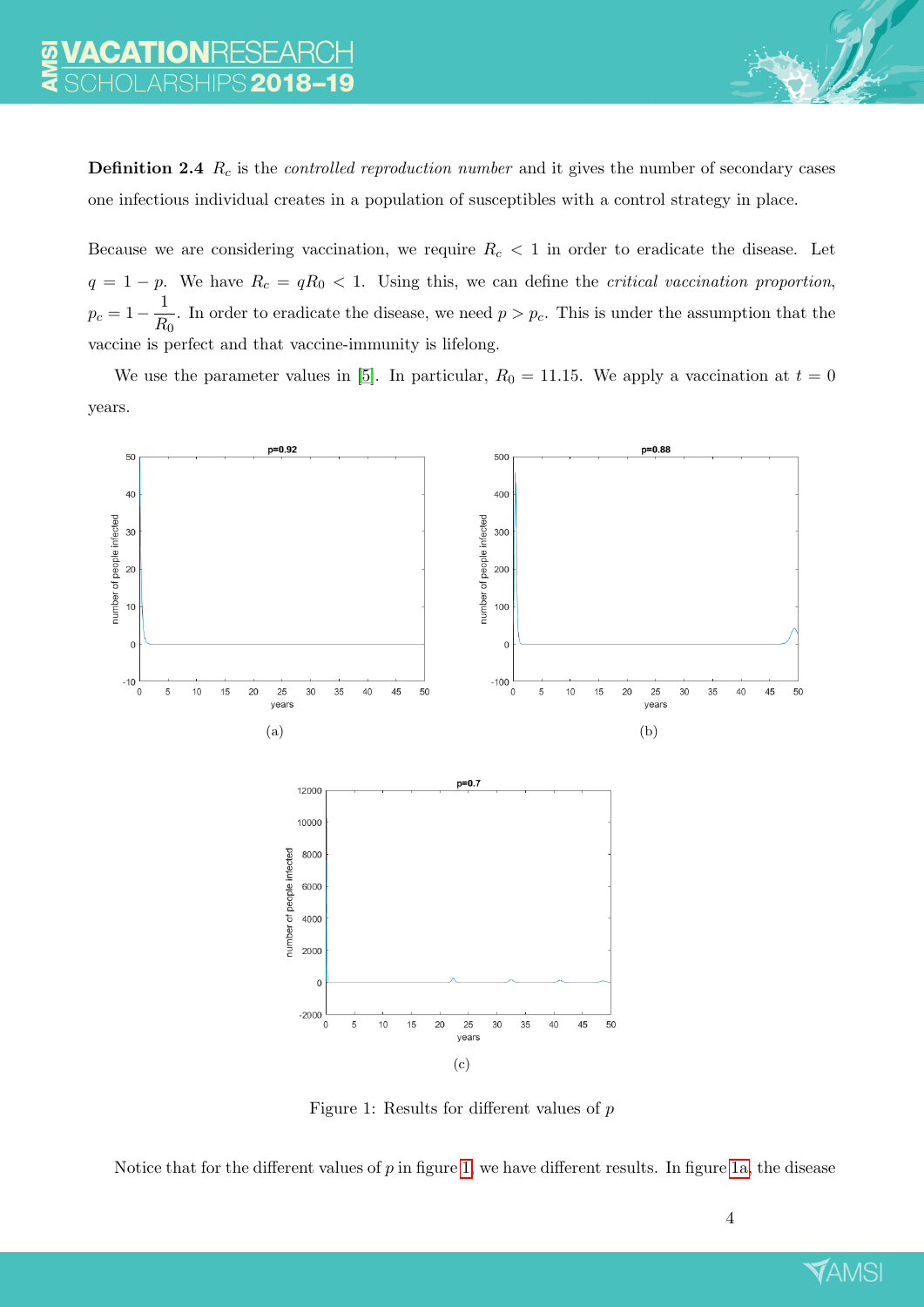is eradicated. In both figure [1b](#page-4-2) and [1c,](#page-4-3) there is an apparent eradication of the disease. However, after some time, we see a small peak occurring, showing an *epidemic*. The period of apparent eradication is called the honeymoon period, where supposedly the disease is eradicated. However, it is still prevalent at a very low number. Note also that epidemics occur more often if  $p \ll p_c$ .

#### 2.3 Perfect vaccine with waning vaccine-induced immunity

In order to eradicate the disease, we must be below some critical waning rate value  $\omega_c$  to eradicate the disease. The critical waning rate is given by  $\omega_c = \frac{\mu}{1 - \mu}$  $\frac{\mu}{1-R_0}[R_0(1-ep)-1]$  for [2.2.](#page-3-0)

As before, using the parameter values in the previous model [2.2,](#page-3-0) we obtain the following results:



Figure 2: Results for different values of  $\omega$ 

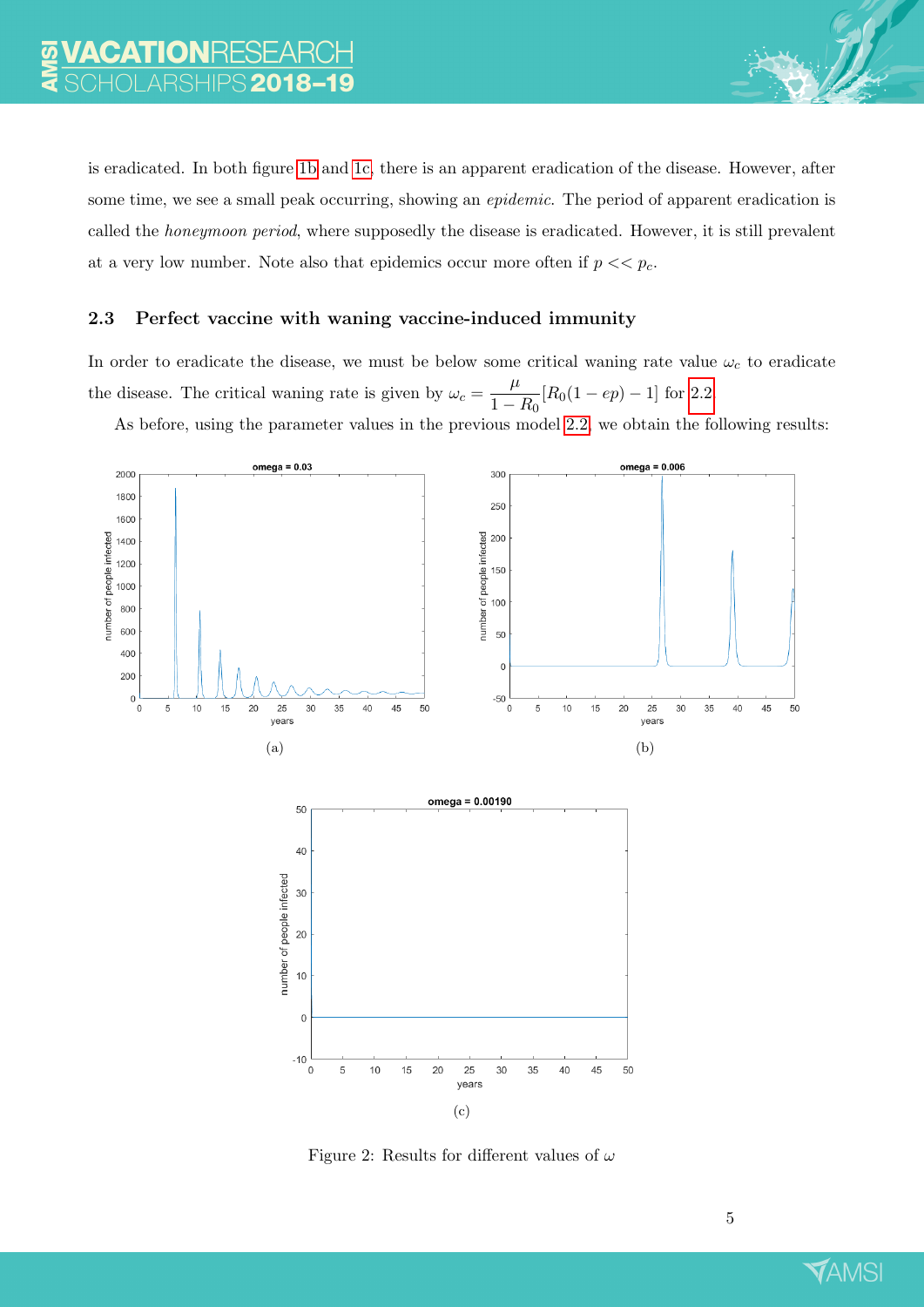We notice similar results as in the life-long vaccine-induced immunity case. Notice then when  $\omega > \omega_c$ , epidemics occur. Also, when  $\omega$  is large, epidemics occur more often. This is because individuals are losing immunity too quickly and hence the disease cannot be eradicated.

### 3 Two-strain models

We consider models which take into account genetic variants of pathogens. We will state and describe two two-strain models in the follow subsections.

If we modelled two strains using the SIR model, competitive behaviour between the two strains occurs. Pathogen variants are essentially competing for the same resources, that is, susceptible individuals. The result of this competitive behaviour is summarised in the following observation.

**Observation 3.1** Let  $R_1$ ,  $R_2$  denote the basic reproduction numbers of two different strains of a pathogen.

1) If  $R_1 < 1$  and  $R_2 < 1$ , then both strains are eliminated. The system will approach the diseasefree equilibrium.

- 2) If one of  $R_1$  and  $R_2$  is greater than one, than the strain with  $R_j > 1$  will persist.
- 3) If both  $R_1$  and  $R_2$  are greater than one, then the strain with the greater  $R_j$  will persist.

However, in reality, there are more factors to consider than modelled by the SIR model. We know that multiple strains can coexist.

Coinfection, which is the process in which a host is infected with multiple strains of a pathogen or two or more distinct pathogens, is common in strains that cause HIV [\[3\]](#page-16-2). This is one mechanism for coexistence, where multiple strains of a pathogen are prevalent in the population.

Another mechanism for coexistence is due to the mutation of pathogens, which are changes in DNA of an organism that could lead to resistance against an individual's immune system. We can account for this by including a term that transfers strain one to strain two showing the evolution of the strain one. In this case, it is intuitive that there are cases where we have  $R_2 < R_1$ , strain two persists in the population.

When a pathogen has multiple variants, vaccinating an individual against the pathogen may not result in protection against all variants. This is because a vaccine only contains multiple weakened or inactive strains of a particular pathogen. This means that the individual's immune system is able to recognise these particular pathogen variants much faster in the future. This may not be the case for strains not included in the vaccine. Hence, while vaccination provides protection for the variants

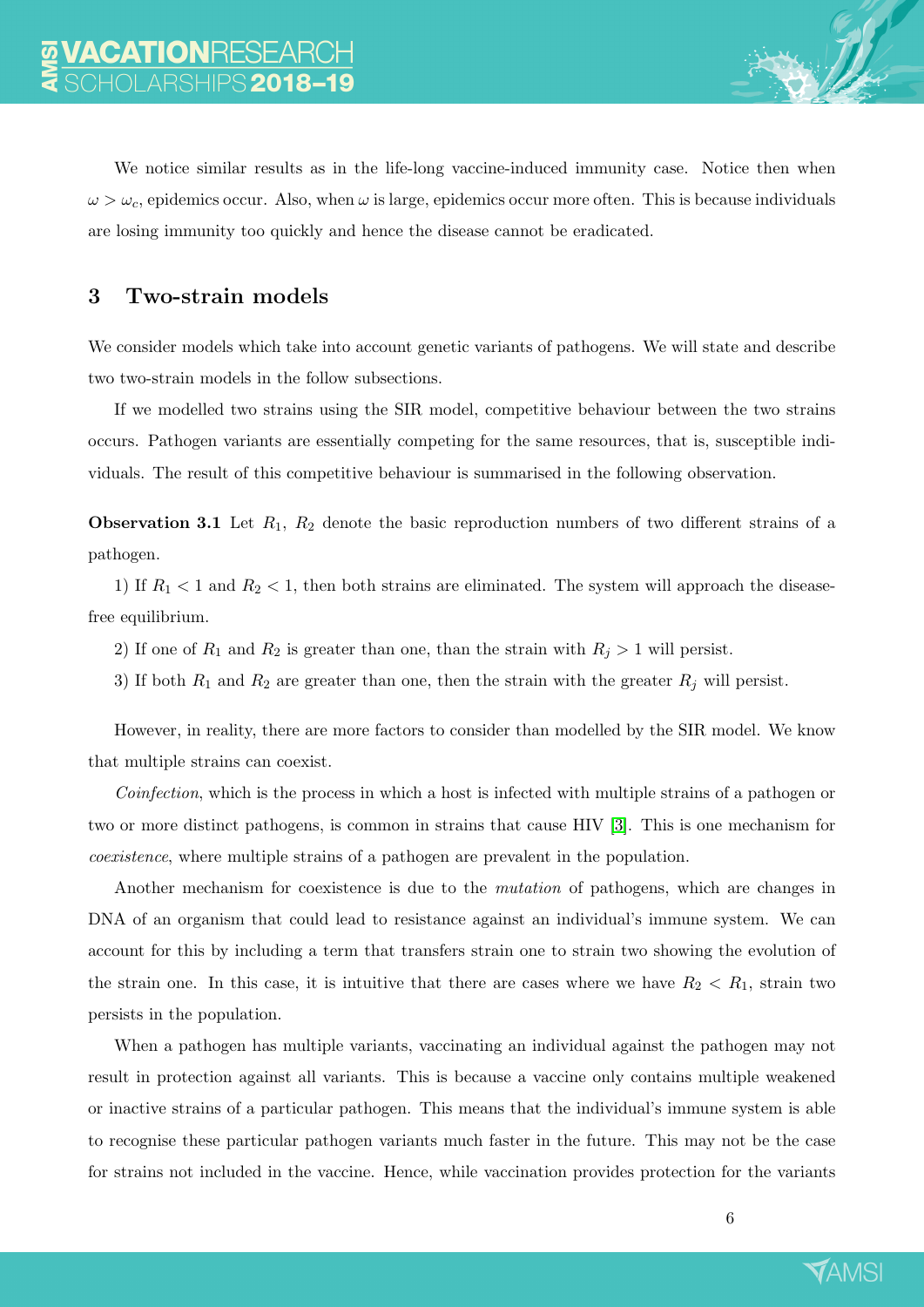included in the vaccination itself, it provides limited to no protection against strains not included in the vaccine.

It is worth noting that biologists have found that there has been an increase of genetic diversity in pathogens upon the introduction of vaccines, as variants included in the vaccines are driven to elimination, so those strains that are resistant to the effects of vaccination can become prevalent in the population.

#### 3.1 Implications of an imperfect vaccination

It is worth mentioning the complications of imperfect vaccination in a model. In [\[2\]](#page-16-3), a simple SIS model with continuous vaccination was analysed. Results show that implementing an imperfect vaccination model can lead to a backward bifurcation. Hence, an *endemic equilibrium*, an equilibrium in which the disease persists, may exist even if  $R_0 < 1$ . We may need to reduce  $R_0$  well below one to where there are no endemic equilibria. Although it seems harder to eliminate a disease with an imperfect vaccine, the region in which the disease-free equilibrium is locally stable, which is the equilibrium the system tends towards if initial conditions are close enough, is much larger.

For a imperfect vaccine, if the vaccination intake rate was 0, then no backward bifurcation occurred. This was also the case for a perfect vaccine. For these cases, when  $R_0 < 1$ , the disease-free equilibrium is globally stable, that is, all solutions tend towards that equilibrium for all initial values.

#### 3.2 Two-strain model with mutation, vaccination and immunity upon recovery

The following model is from [\[5\]](#page-16-1).

$$
V'(t) = p\mu N - \beta_w (1 - \phi_w) V I_w - \beta_r (1 - \phi_r) V I_r - \mu V
$$
  
\n
$$
S'(t) = (1 - p)\mu N - (1 - Q)\beta_w S I_w - Q\beta_w S I_w - \beta_r S I_r - \mu S
$$
  
\n
$$
I'_w(t) = (1 - Q)\beta_w S I_w + \beta_w (1 - \phi_w) V I_w - \alpha I_w - \mu I_w
$$
  
\n
$$
I'_r(t) = Q\beta_w S I_w + \beta_r S I_r + \beta_r (1 - \phi_r) V I_r - \alpha I_r - \mu I_r
$$
  
\n
$$
R'(t) = \alpha I_w + \alpha I_r - \mu R
$$
\n(3.1)

 $I_w$  denotes the wild-type strain and  $I_r$  denotes the mutant, vaccine-resistant strain.

Note some of the key differences between model [2.2](#page-3-0) and [3.1.](#page-7-0) e and  $\phi$  do not convey the same meaning. e is the vaccine intake, while  $\phi$  is the vaccine efficacy, which is the proportion decrease of risk of those who are vaccinated compared to those who are not vaccinated. It is given by

risk among unvaccinated group - risk among vaccinated group

risk amoung unvaccinated group

<span id="page-7-0"></span>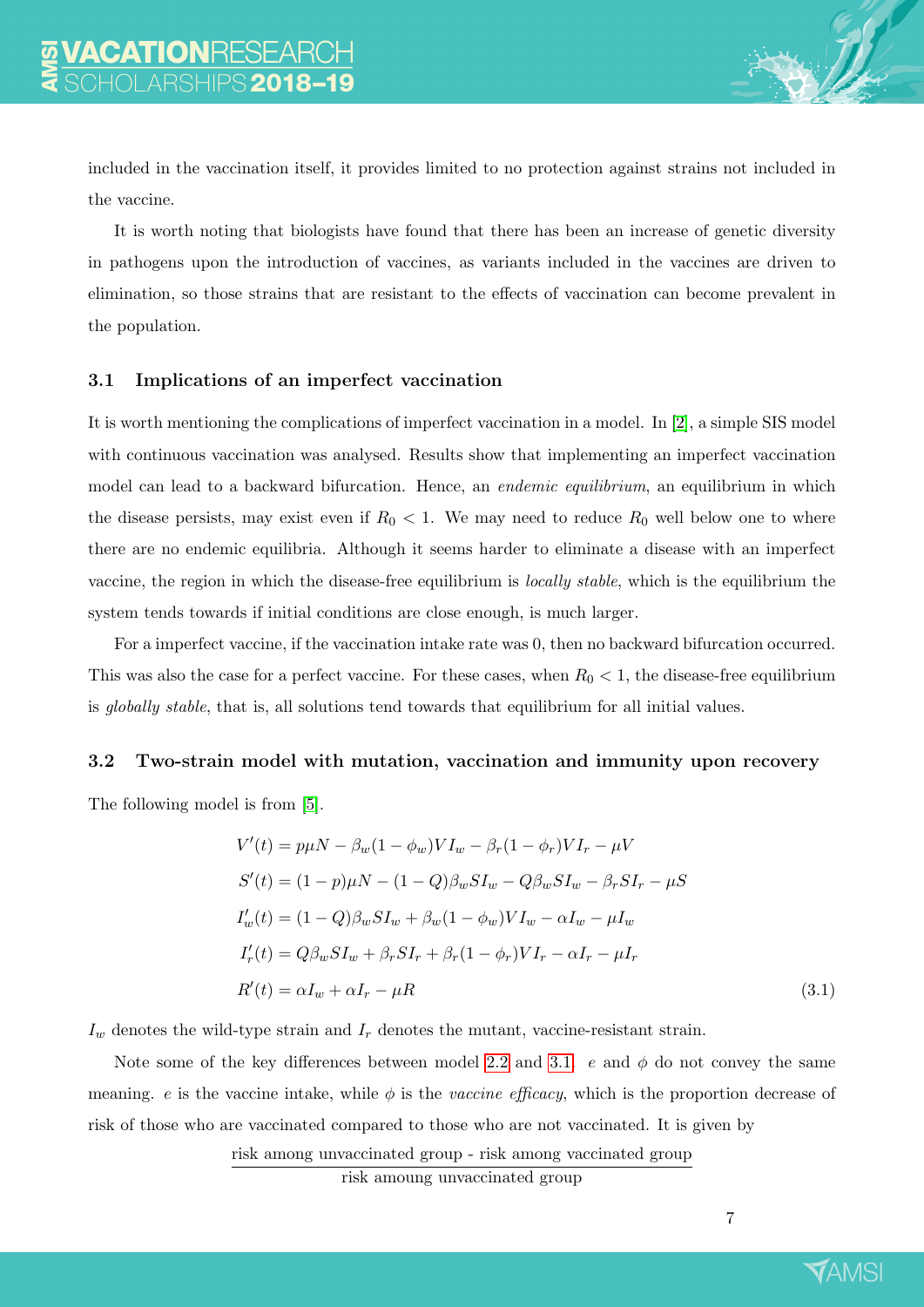Notice in [3.1,](#page-7-0) in the first equation we have the term  $p\mu N$ , while in [2.2](#page-3-0) we have  $ep\mu N$ , where we have set  $e = 1$ . Hence, both of them has set the vaccine uptake equal to one, except in [3.1,](#page-7-0) e is not explicitly shown in the equation. Both  $e$  and  $\phi$  need to be equal to one for a perfect vaccine.

One of the new parameters is  $Q$ , which accounts for mutation. Notice in the equation for  $I'_w$ , we have the term  $(1 - Q)\beta_w SI_w$ . Some fraction Q of that term is transferred to the  $I'_r$  equation, accounting for the mutation of the wild-type strain into the mutant strain. Hence, the model assumes that there is some continuous mutation of  $I_w$  into  $I_r$ .

The other assumptions are stated below:

- In the absence of vaccination, the mutant is at a selective disadvantage as the wild-type strain is more infectious (higher  $\beta$ ) than the mutant strain.
- The vaccination gives stronger protection against the wild-type strain. That is,  $\phi_w > \phi_r$ .
- Recovering from one strain confers life-long immunity to all other strains.
- $N$  is constant.
- Total birth and death rates are equal.

We use the parameter values in [\[5\]](#page-16-1). In particular, we set  $p = 0.85$ ,  $\beta_w = 0.0029$ ,  $\beta_r = 0.00145$ ,  $\phi_w = 0.95, \, \phi_r = 0.5, \, Q = 0.0001, \, \mu = 0.02, \, \alpha = 26 \text{ and } N = 10^5.$ 



Figure 3: Two-strain model results

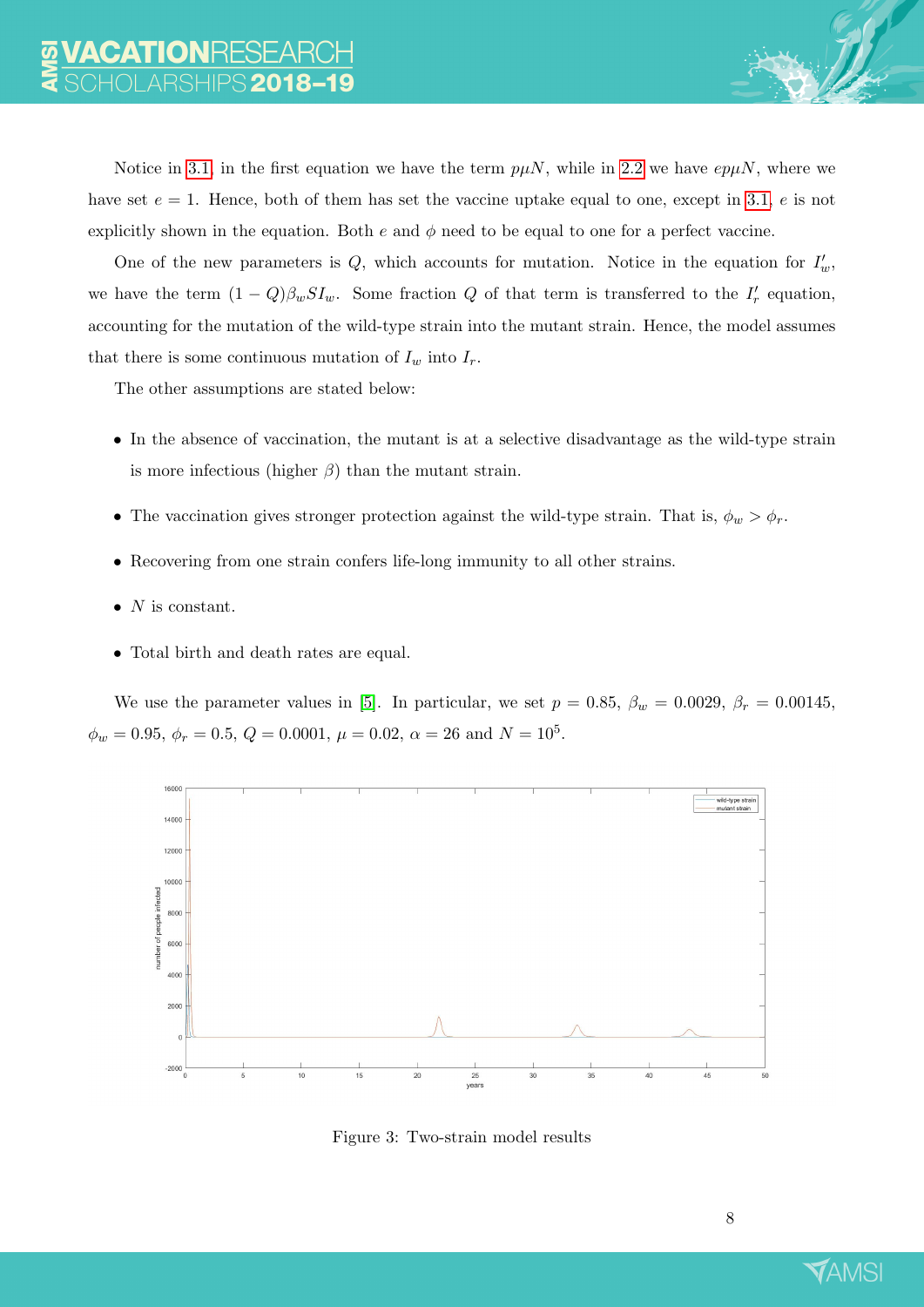

Notice that the wild-type strain is eliminated by the vaccine. Moreover, we see that as the wildtype strain decreases in prevalence, the mutant strain increases in prevalence. We also see epidemics occurring caused by the mutant strain. This is because the vaccine is only somewhat effective against the mutant strain.

# 3.3 Two-strain model with vaccination and recovery into the susceptible population

One assumption made in [3.1](#page-7-0) was that upon recovery from either strain, one obtains full and life-long immunity to both strains. Recall that vaccination essentially inserts a weakened of dead pathogen into the individual. Hence, if vaccination does not give full and life-long immunity, one should not expect that recovery from the disease itself gives full and life-long immunity. The human immune system does not distinguish between vaccines and natural infections [\[4\]](#page-16-4). Active responses are formed from both cases and so it is reasonable to place immunity due to vaccination and immunity upon recovery in the same compartment.

The following model is from [\[2\]](#page-16-3). It accounts for two different strains of a particular disease, but does not have any term accounting for mutation. Rather, it models the fact that a particular vaccine will only protect against one of the strains and confers some protection against the other. Moreover, once an individual recovers from strain one, they are susceptible to either strains. In the model,  $I_v$  is the strain included in the vaccine while  $I_w$  is not.

$$
S'(t) = \Lambda - \frac{\beta_w S I_w}{N} - \frac{\beta_v S I_v}{N} - (\mu + \psi) S + \chi \gamma I_w + \alpha I_v
$$
  
\n
$$
I'_w(t) = \frac{\beta_w S I_w}{N} + \frac{\beta_w (1 - \phi_w) V I_w}{N} - (\mu + \gamma) I_w
$$
  
\n
$$
I'_v(t) = \frac{\beta_v S I_v}{N} - (\mu + \alpha) I_v
$$
  
\n
$$
V'(t) = \psi S - \frac{\beta_w (1 - \phi_w) V I_w}{N} + (1 - \chi) \gamma I_w - \mu V
$$
\n(3.2)

The parameter  $\Lambda$  denotes birth rate. It is assumed that the total birth and death rates are equal. That is, N is constant. However, instead of having some proportion of births go into the susceptible and vaccinated class as in [3.1,](#page-7-0) in this model, all births are placed into the susceptible class and the susceptible class is vaccinated at some rate  $\psi$ . For vaccines that are taken not long after birth, the assumption in model [3.1](#page-7-0) could work.

Moreover, [3.2](#page-9-0) uses standard incidence  $\frac{\beta SI}{N}$ . This incidence term describes diseases that are not affected greatly by population changes such as sexually transmitted diseases. This is because contact

<span id="page-9-0"></span>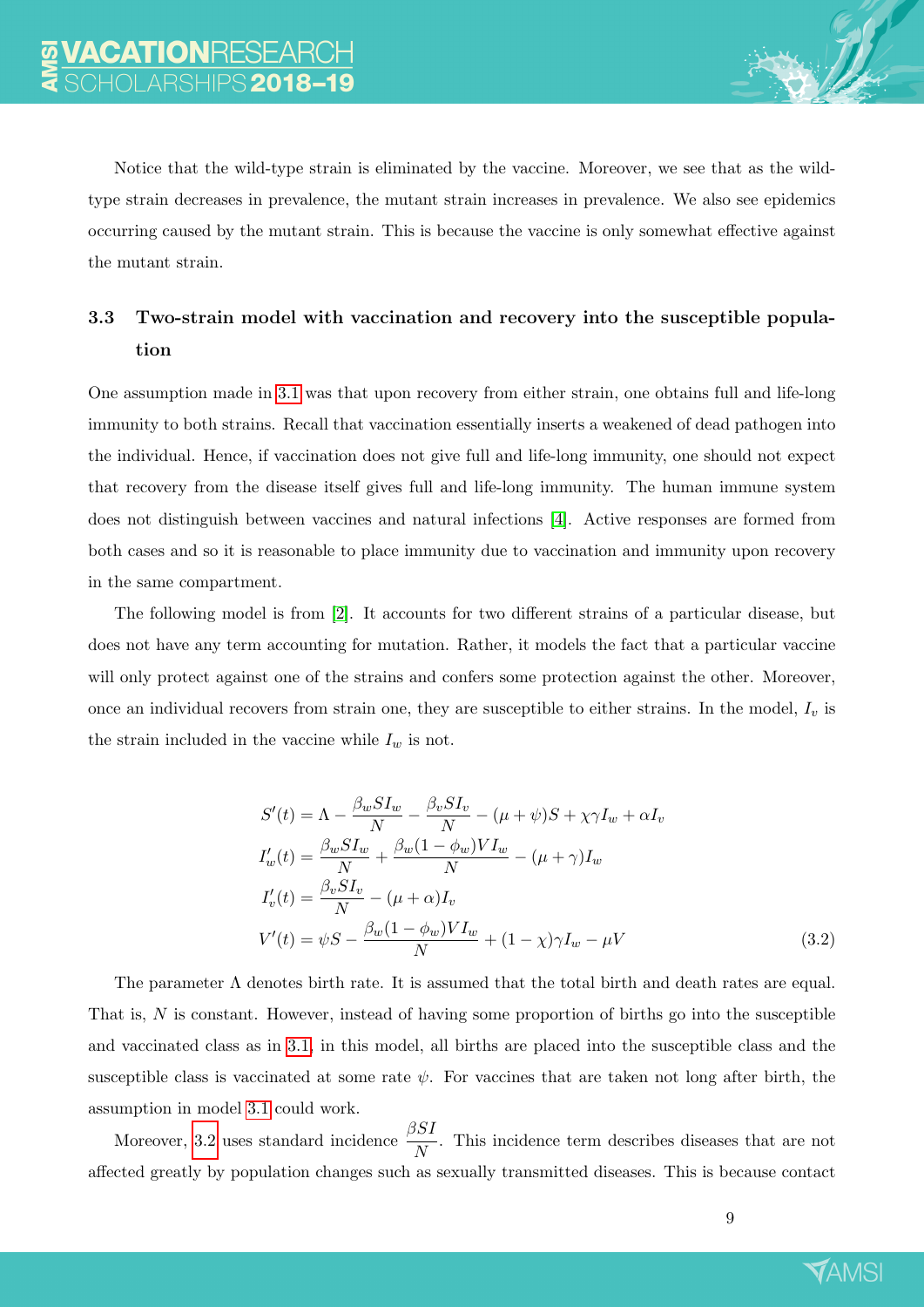rate cannot increase indefinitely. Model [3.1o](#page-7-0)n incidence  $\beta SI$ , which is more sensitive to population changes as this changes contact rate. Diseases such as influenza fit this criteria. For a constant population, mass action incidence and standard incidence agree on results.

Note that both  $\gamma$  and  $\alpha$  are recovery rates of the respective strains.  $\chi$  is the proportion that recover to susceptible class. We see that model [3.2](#page-9-0) treats recovered individuals as vaccinated individuals. These vaccinated individuals are not fully protected and they can get infected at a reduced rate by strain  $I_w$ . Strain  $I_v$  can only infect susceptible individuals due to the vaccine.

Parameter values were chosen such that they were equivalent to the values in model [3.1](#page-7-0) for comparison. We also make  $\alpha = \gamma$  by assuming that the strains are similar enough that the recovery rates are the same.

Note the vaccine is considered perfect for the vaccine strain.

<span id="page-10-0"></span>

Figure 4: Results for this model

| The parameter values are stated: |  |  |  |
|----------------------------------|--|--|--|
|----------------------------------|--|--|--|

| Parameters |         | Parameters        |        |
|------------|---------|-------------------|--------|
|            | 2000    |                   | 0.1133 |
| $\beta_w$  | 0.00145 | X                 | 0.5    |
| $\beta_v$  | 0.0029  | $\gamma = \alpha$ | 26     |
| $\mu$      | 0.02    | $\mathcal{P}u$    | 0.5    |

Notice  $\Lambda = \mu N = 2000$  in order to match the parameter values in model [3.1.](#page-7-0) Moreover, in model

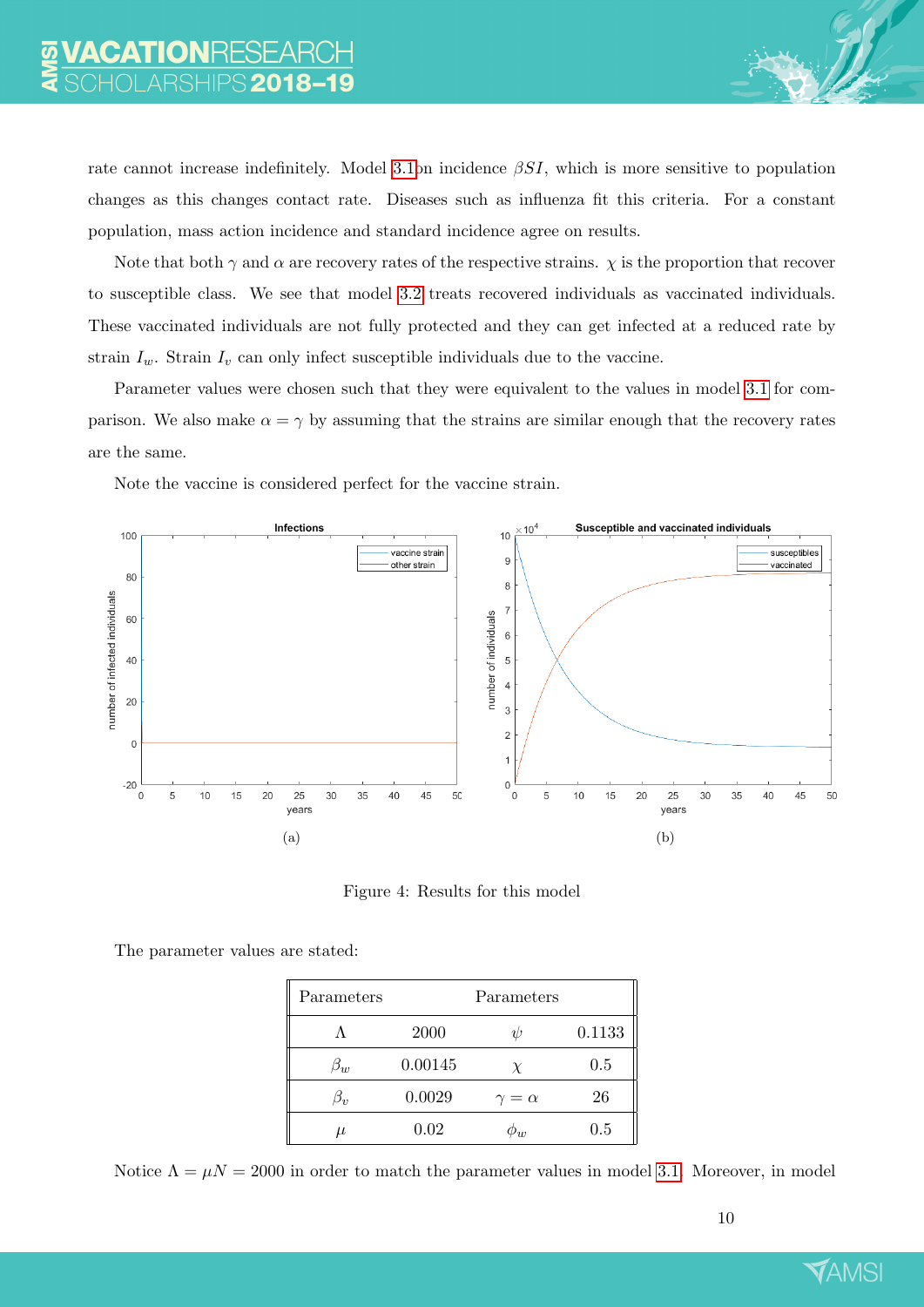[3.1,](#page-7-0) 85% of the population was vaccinated. To match this, we find an expression for the disease-free equilibrium  $\epsilon^* = (S^*, 0, 0, V^*)$ . Using the fact that  $N \to \frac{\lambda}{\epsilon}$  $\frac{\ldots}{\mu}$ , we find that the proportion vaccinated at the disease-free equilibrium is  $\frac{\psi}{\psi + \mu}$ . By setting this equal to 0.85, we get  $\psi = 0.1133$ .

Notice that in figure [4,](#page-10-0) that both strains are eliminated even though we have tried to match the parameters of the two models. This shows that model [3.2](#page-9-0) describes different dynamics. In particular, it does not account for mutation, so there is no direct transfer between the vaccine strain to the other strain. Also note the incidence terms, with  $N$  in the denominator.  $N$  is large and hence those incidence terms are small, so the number of infected individuals have a low rate of change.

In [\[2\]](#page-16-3), the theoretical expressions for the the basic reproduction numbers are  $R_w = \frac{\beta_w(\mu + (1 - \phi_w)\psi)}{(\mu + \alpha)(\mu + \alpha)}$  $(\mu + \gamma)(\mu + \psi)$ and  $R_v = \frac{\beta_v \mu}{(v + \epsilon)^2}$ 

 $\frac{\rho v \mu}{(\mu + \alpha)(\mu + \psi)}.$ 

Substituting the values in, we find that  $R_w = 32.04 \times 10^{-6}$  (4sf) and  $R_v = 16.72 \times 10^{-6}$  (3sf). Hence, because their controlled reproduction numbers are less than one, both strains die out in the model.

## 4 Proposed model

The model proposed  $^1$  $^1$  is an attempt to describe two-strain dynamics of a disease that fits the described assumptions. One example that may fit the assumptions below is the influenza virus, although the model does not include the latent period. We combine different properties of the models studied in the previous sections and consider the case with two strains introduced into the population.

Suppose that a well-studied strain  $I$  is included in the vaccine, while a lesser-known strain  $J$  is not. We assume that the first vaccine will fully protect against strain  $I$  and will provide some protection against J. Also, we assume that recovering from strain I gives immunity for strain I and provides some protection against strain J. This means that once an individual has recovered from a particular strain, it has the same effect as being vaccinated with that strain.

We also use mass action incidence, as diseases such as influenza is density dependent. However, we will not account for variations in population.

We will assume that after some time  $t_0$ , a vaccine containing both strains will be available.



<span id="page-11-0"></span><sup>&</sup>lt;sup>1</sup>From the best of my knowledge, this model has not been proposed before.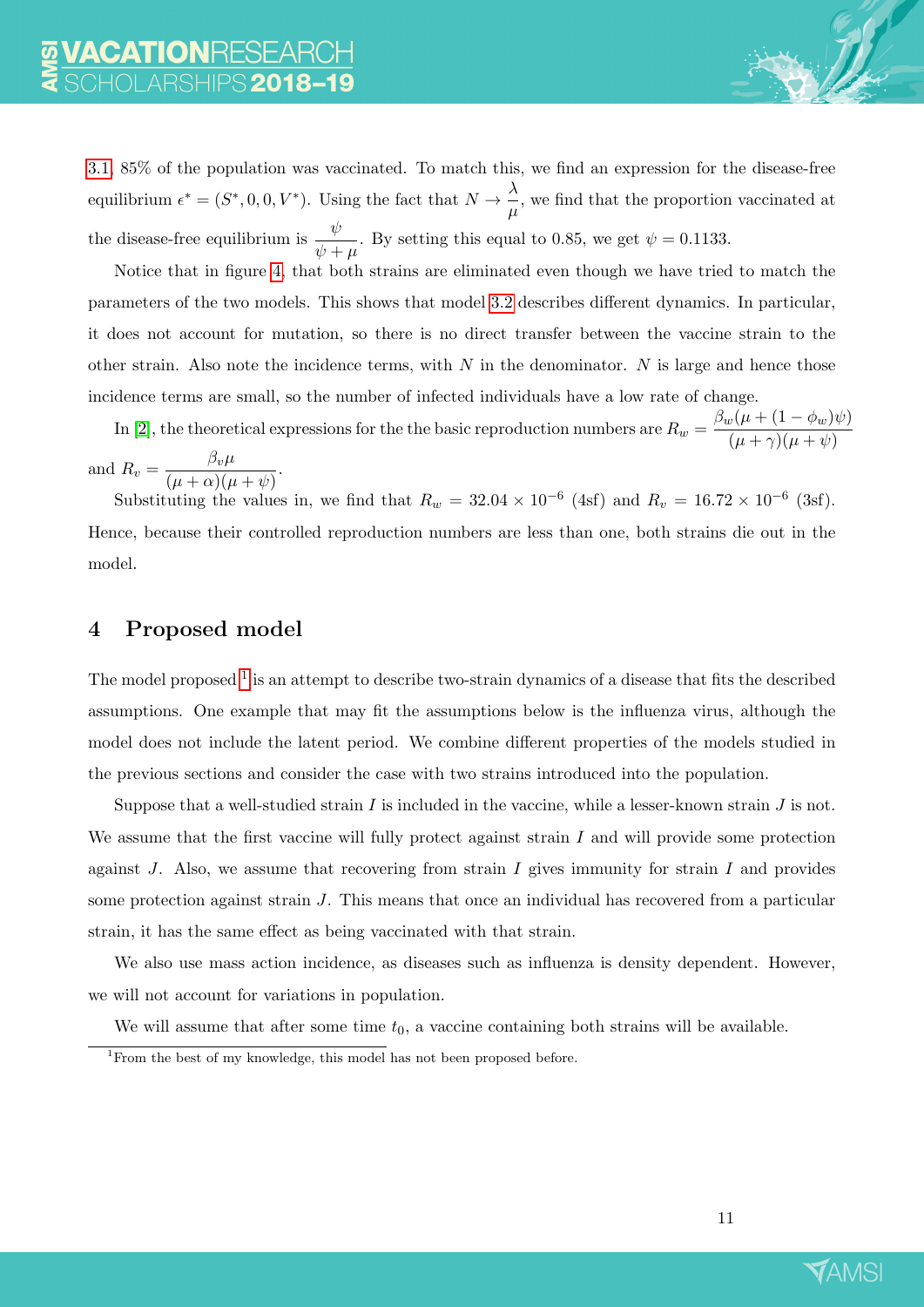

$$
S'(t) = \Lambda - \beta_1 S(I + I_0) - \beta_2 S(J + J_0) - (\mu + \psi)S
$$
  
\n
$$
I'(t) = \beta_1 S(I + I_0) - (\mu + \gamma)I
$$
  
\n
$$
J'(t) = \beta_2 S(J + J_0) - (\mu + \alpha)J
$$
  
\n
$$
V'_I(t) = \psi S H(t_0 - t) + \gamma I - \sigma \beta_2 V_I (J + J_0) - \mu V_I
$$
  
\n
$$
V'_J(t) = \alpha J - \sigma \beta_1 V_J (I + I_0) - \mu V_J
$$
  
\n
$$
I'_0(t) = \sigma \beta_1 V_J (I + I_0) - (\mu + \gamma) I_0
$$
  
\n
$$
J'_0(t) = \sigma \beta_2 V_I (J + J_0) - (\mu + \alpha) J_0
$$
  
\n
$$
V'(t) = \psi S H(t - t_0) + \gamma I_0 + \alpha J_0 - \mu V
$$
\n(4.1)

where  $H$  is the heaviside step function.

The model has several extra compartments compared to the previous models discussed. The  $V_I$ and  $V_J$  compartments are for those that have recovered or have received vaccinations for only one of strain  $I$  or  $J$  respectively.  $V$  is the compartment for those who have recovered or received vaccinations from both strains I and J.  $I_0$  is the compartment for those who are infected with strain I, but have previously recovered from strain  $J$  and similarly for  $J_0$ .

The parameter  $\sigma$  is defined as  $1-\phi$ , where  $\phi$  is the vaccine efficacy. Notice that this term accounts for the fact that, for example, if an individual recovers from strain  $I$ , they can be infected by strain J at a reduced rate. We have assumed  $\phi$  is the same for both cases.

We graph the model with the following parameter values that are realistic for influenza:

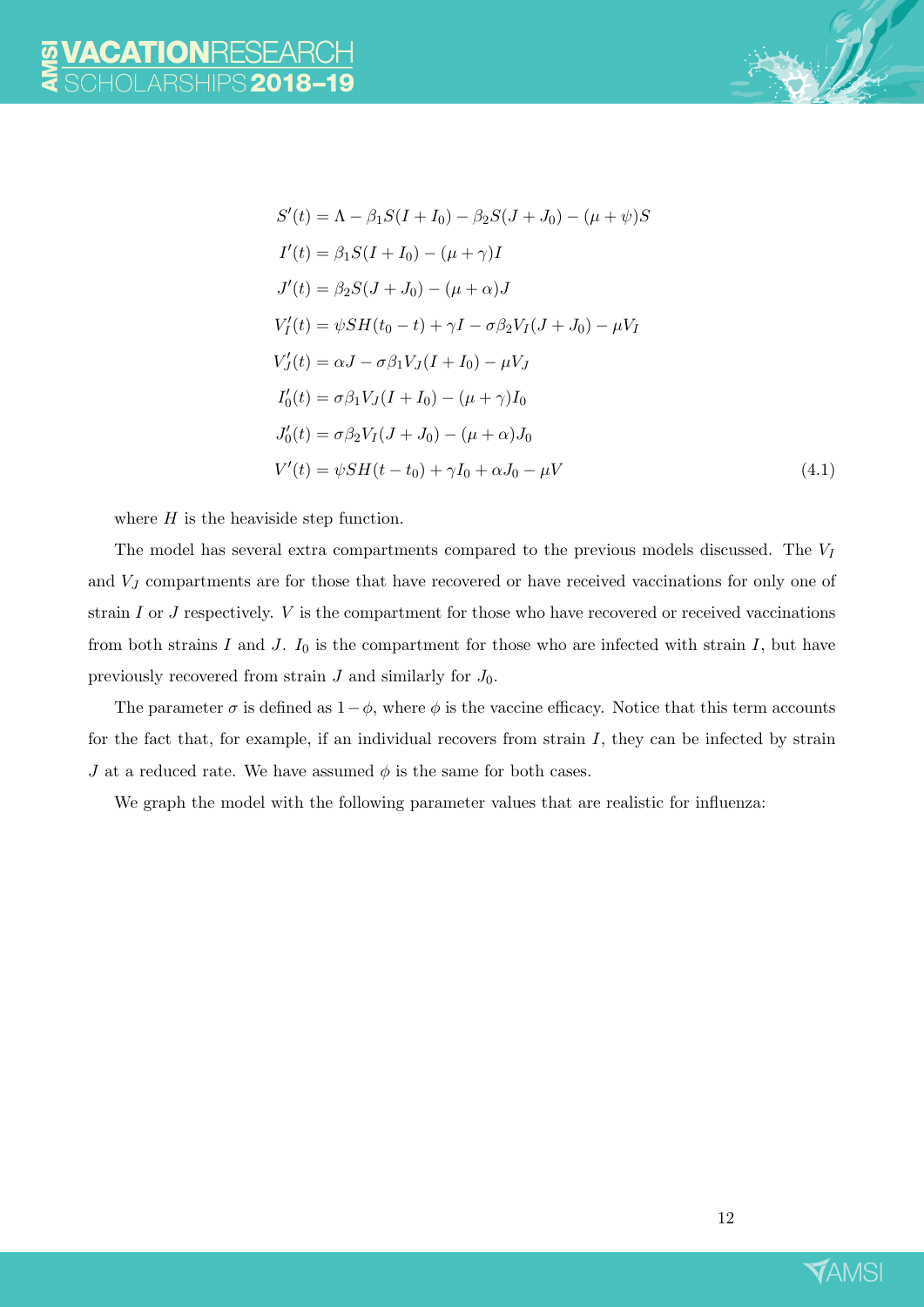### 19 18  $\Omega$

<span id="page-13-1"></span><span id="page-13-0"></span>

Figure 5: Results for the proposed model

| Parameters |      | Parameters        |      |
|------------|------|-------------------|------|
|            | 2000 | $\phi_w$          | 0.5  |
|            | 0.4  | V                 | 104  |
| 52         | 0.4  | $\chi$            | 0.25 |
| $\mu$      | 0.02 | $\gamma = \alpha$ | 52   |

We have assumed that both strain I and J have the same  $\beta$  values.  $\beta_1$  and  $\beta_2$  were set to 0.4 as it lies within the range stated in [\[6\]](#page-16-5).

It is generally thought that being infected with influenza lasts three to seven days, though it may

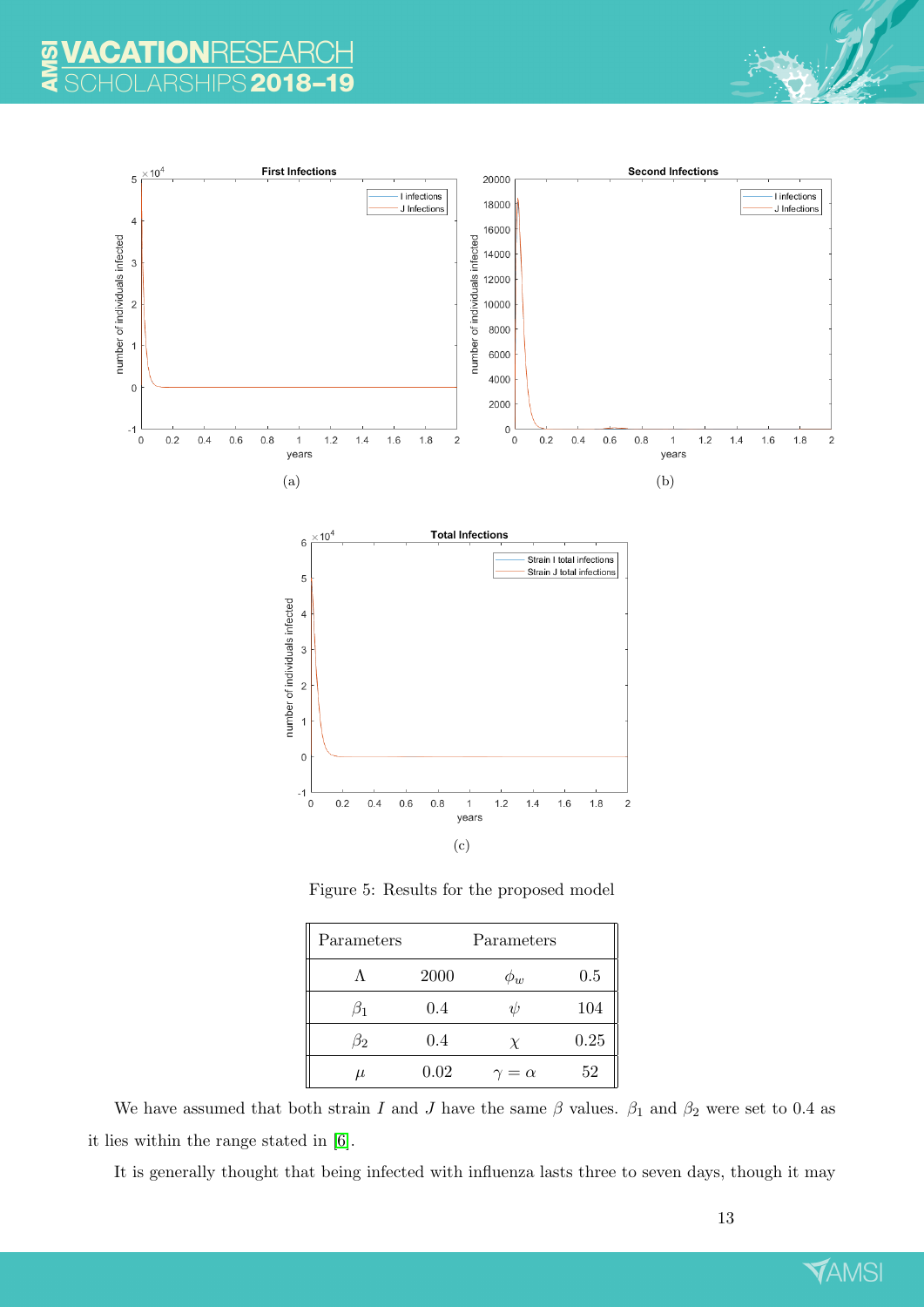reach up to two weeks. We have assumed that an individual will recover after one week. That is,  $\alpha = \gamma = 52$ . Also, we have set  $I(0) = J(0) = 500$ . As before, the proportion vaccinated with the second vaccine in the long run is given by  $\frac{\psi}{\mu + \psi}$ . With  $\psi = 104$ , 99.98% of individuals will be vaccinated in the long run.

It appears that for the influenza virus, the recovery rate is fast enough that many individuals develop immunity to the present strains and hence the prevalence of the strains become very low after a short time. The second vaccine with both strains is applied at  $t = 1$  years, but by then, most individuals have acquired immunity against both diseases. In reality, the World Health Organisation predicts what strains will become prevalent in the future. In the model, we have incorporated a new vaccine after 1 year as a response to strain J becoming prevalent in the past.

It is interesting to note the that at around  $t = 0.6$  years, strain J has a small epidemic, before the application of the second vaccine. It is hard to see this in figure [5c,](#page-13-0) but it can be seen more clearly in the figure [5b,](#page-13-1) which plots  $I_0$  and  $J_0$ . Note that the number of total infections is just  $I + I_0$ , which is what is plotted in figure [5c.](#page-13-0) Hence, we may expect these small epidemics to occur if the second vaccine was not applied to the model.

<span id="page-14-0"></span>

Figure 6: Results for proposed model

The disease-free equilibrium is  $\epsilon^* = (S^*, 0, 0, 0, 0, 0, 0, V^*)$ , where  $S^* = \frac{\Lambda}{\sqrt{2\pi}}$  $\frac{\Lambda}{\mu+\psi}$  and  $V^* = \frac{\psi\Lambda}{(\mu+\psi)}$  $(\mu + \psi)\mu$ . We should have  $V_I = V_J = 0$  if the system is indeed approaching the disease-free equilibrium. However, in figure [6b,](#page-14-0) which corresponds to  $V_I$  and  $V_J$ , approaches a non-zero equilibrium. This may be because the  $\beta$  value of influenza is quite high, which means that the two strains can infect the population at

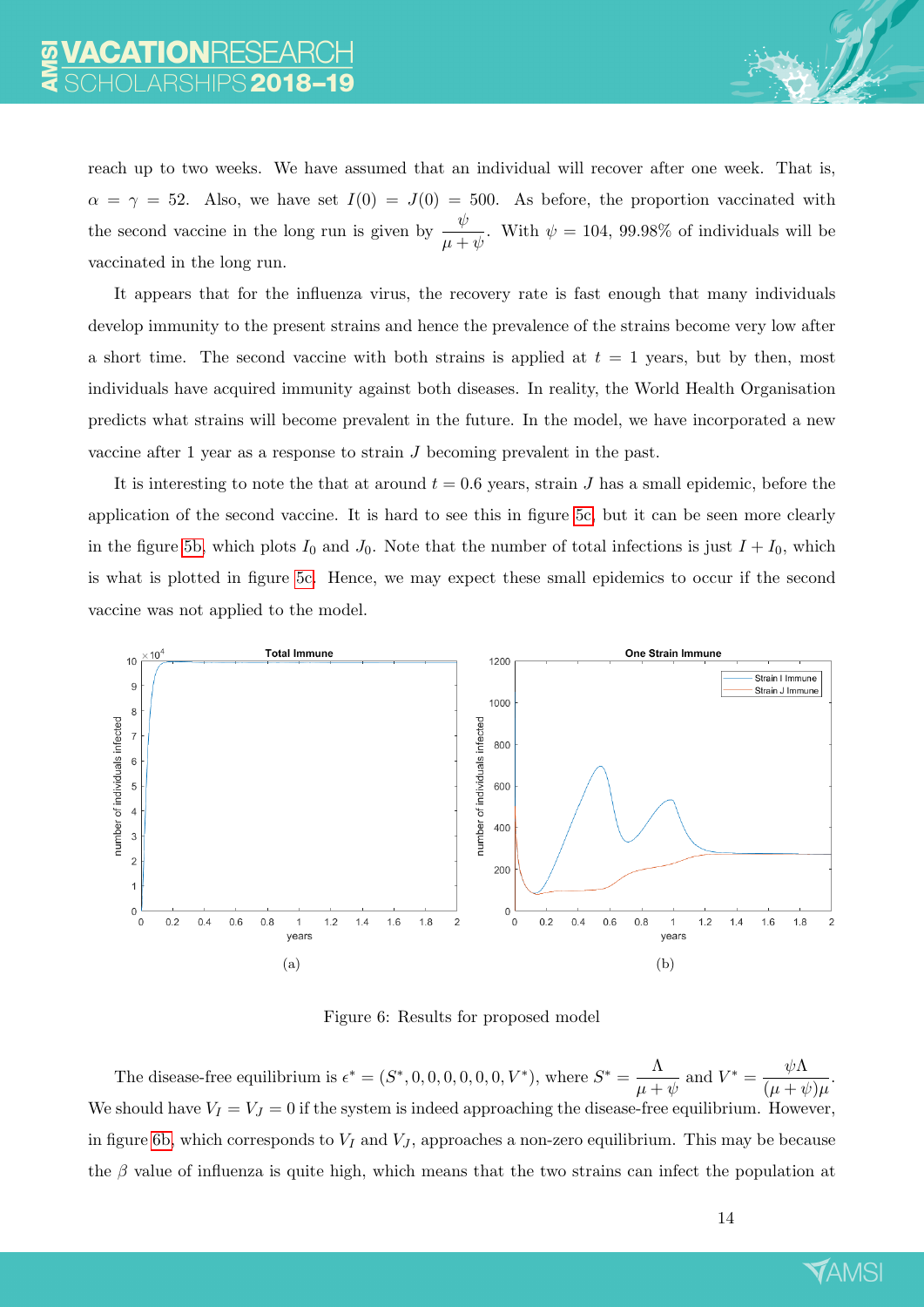

a faster rate, resulting in the two strains becoming endemic. This means that there are always a few individuals recovering into class  $V_I$  and  $V_J$  while a few individuals are being infected a second time by the other strain. It is interesting to note that when we set  $\psi$  to be very large,  $V_I$  and  $V_J$  do indeed approach 0. Hence, we need to vaccinate almost all individuals in order to eradicate both strains and reach the disease-free equilibrium. Moreover, with the current  $\psi$  value, we could expect to see small epidemics occurring as the prevalence of the two strains is non-zero.

## 5 Conclusion

The aim of this project has been to study various different models of infectious diseases and to propose a model.

It seems that the proposed model is quite limited. While we could interpret the results in a biological sense, it does not reflect what happens in reality, at least in the case of influenza. For example, the model includes only two strains, so while many individuals develop immunity to the two strains after a short time, the high mutation rates of influenza mean that new strains may have arisen and individuals could still get sick despite of immunity to the two strains. Therefore, despite the low prevalence of the two strains, there may be other strains that are causing epidemics. Moreover, we have added a second vaccine as a response to strain J becoming prevalent. In reality, strains that may become prevalent are predicted in order to prevent epidemics.

It is also hard to consider exactly how much protection recovery from one strain confers to the other strain. Further research into the complex make-up of the strains and how the immune system differentiates between strains could be incorporated to more accurately represent  $\phi$ . More interestingly, analysis that goes further than plotting results on the model could be done. Moreover, including mutation in the proposed model, applying a vaccination for upcoming future strains and finding an optimal time between vaccinations are areas that could be pursued in the future.

## 6 Acknowledgments

I would like to thank AMSI for the opportunity to undertake this research project. I would also like to thank my supervisor Dr. Milena Radnovic for her guidance and help during the project.